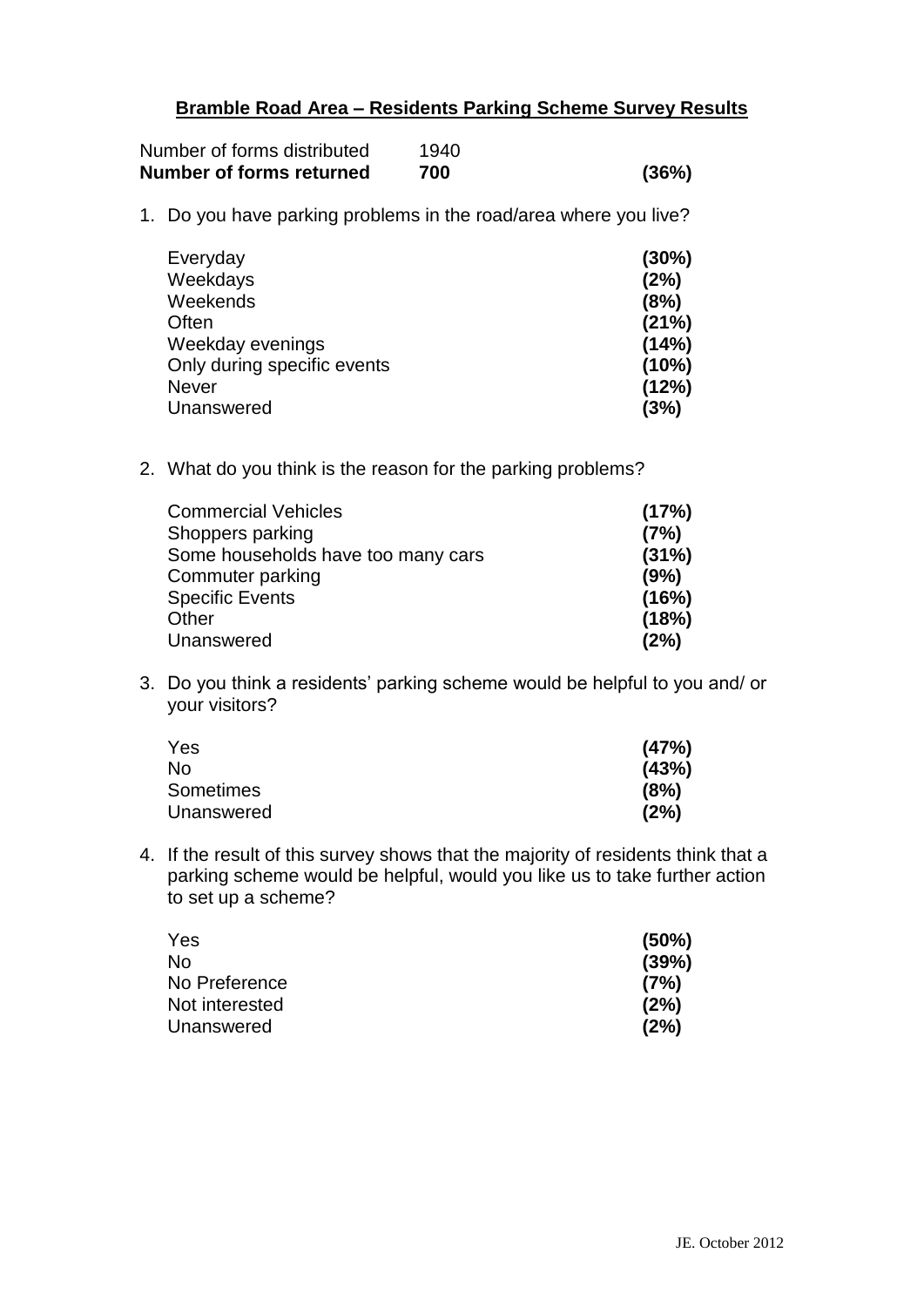5. If the result of this survey shows that the majority of residents think that a parking scheme would be helpful, which days of the week do you think it should run?

| 7 days a week          | (52%) |
|------------------------|-------|
| Weekends only          | (3%)  |
| Monday to Friday       | (8%)  |
| Other                  | (3%)  |
| Not interested/no days | (32%) |
| Unanswered             | (2%)  |

6. What time of the day do you think the parking scheme should run?

| (42%) |
|-------|
| (14%) |
| (5%)  |
| (3%)  |
| (33%) |
| (3%)  |
|       |

7. Do you think a residents' parking scheme was introduced in your area that it should include a period of free parking for visitors, trades people and traders?

| Yes            | (77%) |
|----------------|-------|
| No             | (9%)  |
| No preference  | (5%)  |
| Not interested | (7%)  |
| Unanswered     | (2%)  |

8. How long do you think this period of free parking should be for?

| (13%) |
|-------|
| (30%) |
| (27%) |
| (15%) |
| (15%) |
| (0%)  |
|       |

9. Is the address we sent this survey to your home or business address?

| Home            | (96%) |
|-----------------|-------|
| <b>Business</b> | (1%)  |
| Both            | (2%)  |
| Unanswered      | (1%)  |

10.How many vehicles registered to the area?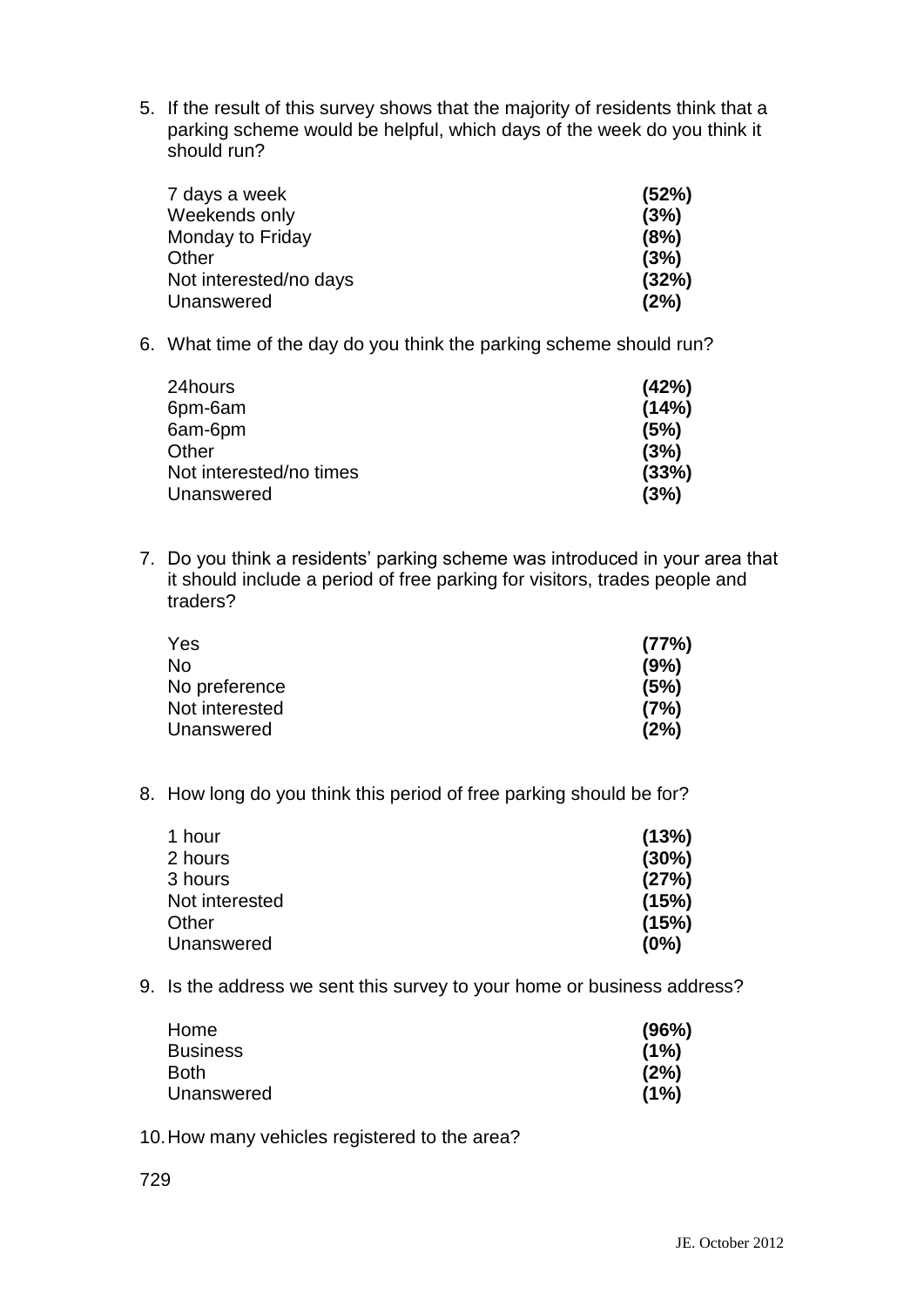## **Road Breakdown**

| <b>Roads</b>         | <b>Residents</b><br>For | <b>Residents</b><br><b>Against</b> | <b>Residents</b><br><b>Sometimes</b> | <b>Not</b><br><b>Answered</b> | <b>Responses</b><br><b>Received</b> | No. of<br><b>Properties</b> |
|----------------------|-------------------------|------------------------------------|--------------------------------------|-------------------------------|-------------------------------------|-----------------------------|
| <b>Addison Rd</b>    | 4                       | 5                                  | $\pmb{0}$                            | $\mathbf 0$                   | $9\,$                               | 20                          |
| <b>Bath Rd</b>       | 14                      | 31                                 | 4                                    | 1                             | 50                                  | 125                         |
| <b>Bramble Rd</b>    | 8                       | $\overline{2}$                     | 1                                    | $\overline{0}$                | 11                                  | 27                          |
| <b>Chetwynd Rd</b>   | 15                      | 17                                 | 1                                    | 1                             | 34                                  | 70                          |
| <b>Darlington Rd</b> | 18                      | 8                                  | 1                                    | 1                             | 28                                  | 53                          |
| <b>Delamere Rd</b>   | $\overline{7}$          | 11                                 | 3                                    | $\mathbf 0$                   | 21                                  | 39                          |
| <b>Devonshire Sq</b> | $\overline{2}$          | 6                                  | 3                                    | $\mathbf 0$                   | 11                                  | 40                          |
| <b>Edmund Rd</b>     | 5                       | 10                                 | $\pmb{0}$                            | $\overline{0}$                | 15                                  | 51                          |
| <b>Esslemont Rd</b>  | 24                      | 12                                 | $\overline{2}$                       | 1                             | 39                                  | 118                         |
| <b>Fawcett Rd</b>    | 27                      | 21                                 | 10                                   | $\boldsymbol{0}$              | 58                                  | 230                         |
| <b>Francis Ave</b>   | 20                      | 42                                 | 1                                    | 1                             | 64                                  | 170                         |
| <b>Graham Rd</b>     | $\mathbf 0$             | $\overline{0}$                     | $\overline{0}$                       | $\mathbf{1}$                  | 1                                   | 6                           |
| <b>Grenville Rd</b>  | $\overline{7}$          | 6                                  | $\mathbf 0$                          | 1                             | 14                                  | 26                          |
| <b>Harold Rd</b>     | 11                      | $\,6\,$                            | $\overline{2}$                       | $\pmb{0}$                     | 19                                  | 44                          |
| <b>Heyward</b>       | $\mathfrak{S}$          | 3                                  | $\pmb{0}$                            | $\pmb{0}$                     | $\,6\,$                             | 17                          |
| <b>Heidelberg Rd</b> | 14                      | $6\phantom{a}$                     | $\overline{2}$                       | $\pmb{0}$                     | 22                                  | 54                          |
| <b>Henley Rd</b>     | $\,6\,$                 | 16                                 | $\mathbf{1}$                         | $\pmb{0}$                     | 23                                  | 56                          |
| <b>Holland Rd</b>    | 10                      | 1                                  | $\mathbf 1$                          | $\pmb{0}$                     | 12                                  | 24                          |
| <b>Jessie Rd</b>     | 12                      | 11                                 | $\mathbf{1}$                         | $\pmb{0}$                     | 24                                  | 148                         |
| <b>Jubilee Rd</b>    | 8                       | 23                                 | $\,6\,$                              | $\mathbf{1}$                  | 38                                  | 89                          |
| <b>Lawrence Rd</b>   | $\overline{2}$          | $\overline{\mathbf{4}}$            | $\mathbf{1}$                         | $\boldsymbol{0}$              | $\overline{7}$                      | 19                          |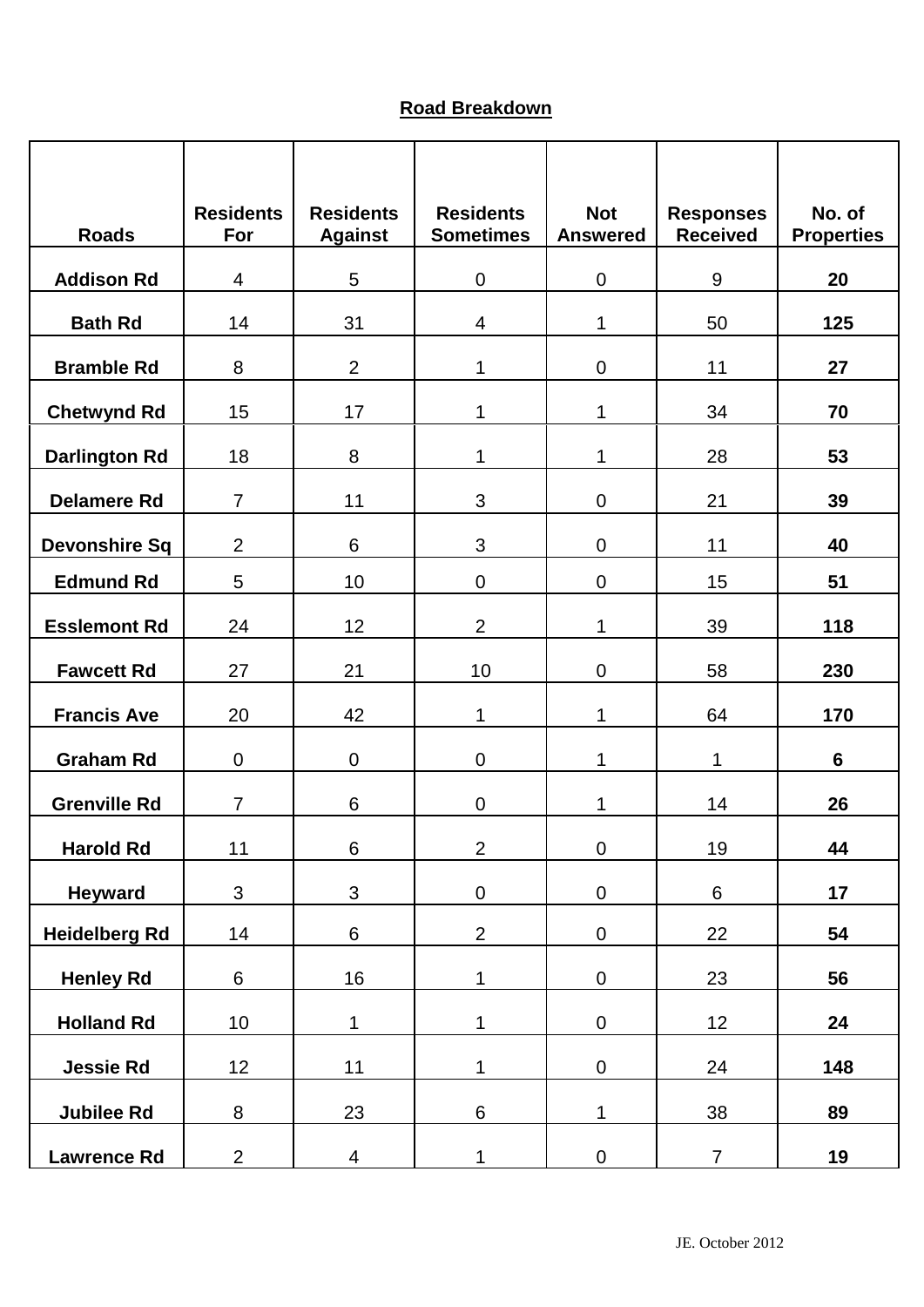| Londesborough        |                |                 |                |                  |                 |      |
|----------------------|----------------|-----------------|----------------|------------------|-----------------|------|
| Rd                   | 25             | 12 <sub>2</sub> | $\overline{4}$ | $\overline{0}$   | 41              | 116  |
| <b>Norland Rd</b>    | $\overline{2}$ | 3               | 1              | $\boldsymbol{0}$ | 6               | 24   |
| <b>Norman Rd</b>     | $\overline{2}$ | 5               | $\pmb{0}$      | $\pmb{0}$        | $\overline{7}$  | 24   |
| <b>Northcote Rd</b>  | $\mathfrak{B}$ | 13              | $\mathfrak{S}$ | $\boldsymbol{0}$ | 19              | 38   |
| <b>Shanklin Rd</b>   | 9              | $\mathbf 0$     | $\mathsf 0$    | $\boldsymbol{0}$ | $9\,$           | 17   |
| <b>Sutherland Rd</b> | 17             | 8               | $\mathbf 1$    | $\overline{2}$   | 28              | 94   |
| <b>Talbot Rd</b>     | 27             | 6               | 3              | $\mathbf 0$      | 36              | 80   |
| <b>Trevor Rd</b>     | $\overline{4}$ | 6               | $\overline{2}$ | 1                | 13              | 41   |
| <b>Ventnor Rd</b>    | 5              | $\mathbf 0$     | 1              | $\boldsymbol{0}$ | $6\phantom{1}$  | 16   |
| <b>Wheatstone Rd</b> | 8              | 8               | 1              | $\mathbf 0$      | 17              | 44   |
| <b>Wyndcliffe Rd</b> | 10             |                 | $\mathsf 0$    | 1                | 12 <sub>2</sub> | 20   |
| <b>Totals:</b>       | 329            | 303             | 56             | 12               | 700             | 1940 |